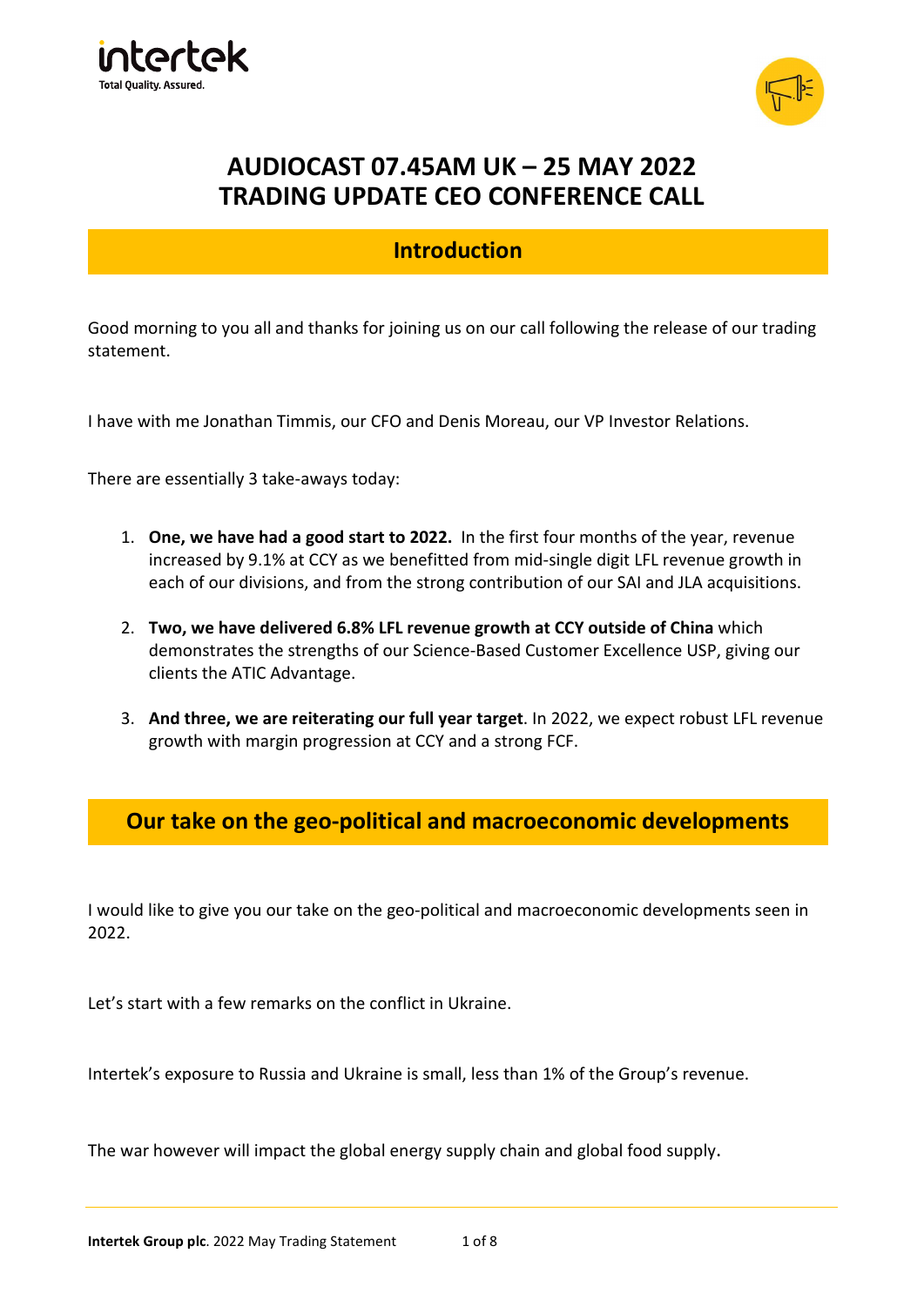

Russia is a major producer of oil and gas, and their export activities represent around 7% of the world's consumption.

Following the sanctions implemented, we expect the following changes in the global energy market:

- The amount of oil and gas exported from Russia into Europe will reduce, the amount of oil and gas exported from Russia into Asia will increase, and the overall amount of oil and gas exported by Russia will reduce
- Production of oil and gas in the US and Europe will increase
- The amount of LNG imported into Europe will increase; and Investments in renewables in Europe will accelerate Production of oil and gas in the US and Europe will increase

For Intertek, the change in energy trade flows as well as the increased investments in renewables will be a net positive for our Caleb Brett and Industry Services operations.

The war is also impacting the global food market as the conflict has disrupted the trade flows in the Black Sea in several categories: grains, oilseeds, vegoils and fertilizers.

In the short-term, these disruptions will increase pressure on prices and will be offset over time by an increase in production from major exporters like the EU, Argentina, Canada, USA and Morocco.

These trade flow changes will also be a net positive for our AgriWorld operations.

I would like to now turn to inflation.

You will remember that to provide our clients with a superior customer service as they resumed their operations post the lockdowns, we maintained our ATIC capabilities in 2020 and 2021.

In 2021, our Trade and Resources businesses were operating at a level below 2019 while Products had recovered to 2019 levels.

Inflation pressure in the labor market was not an issue for Intertek through 2021.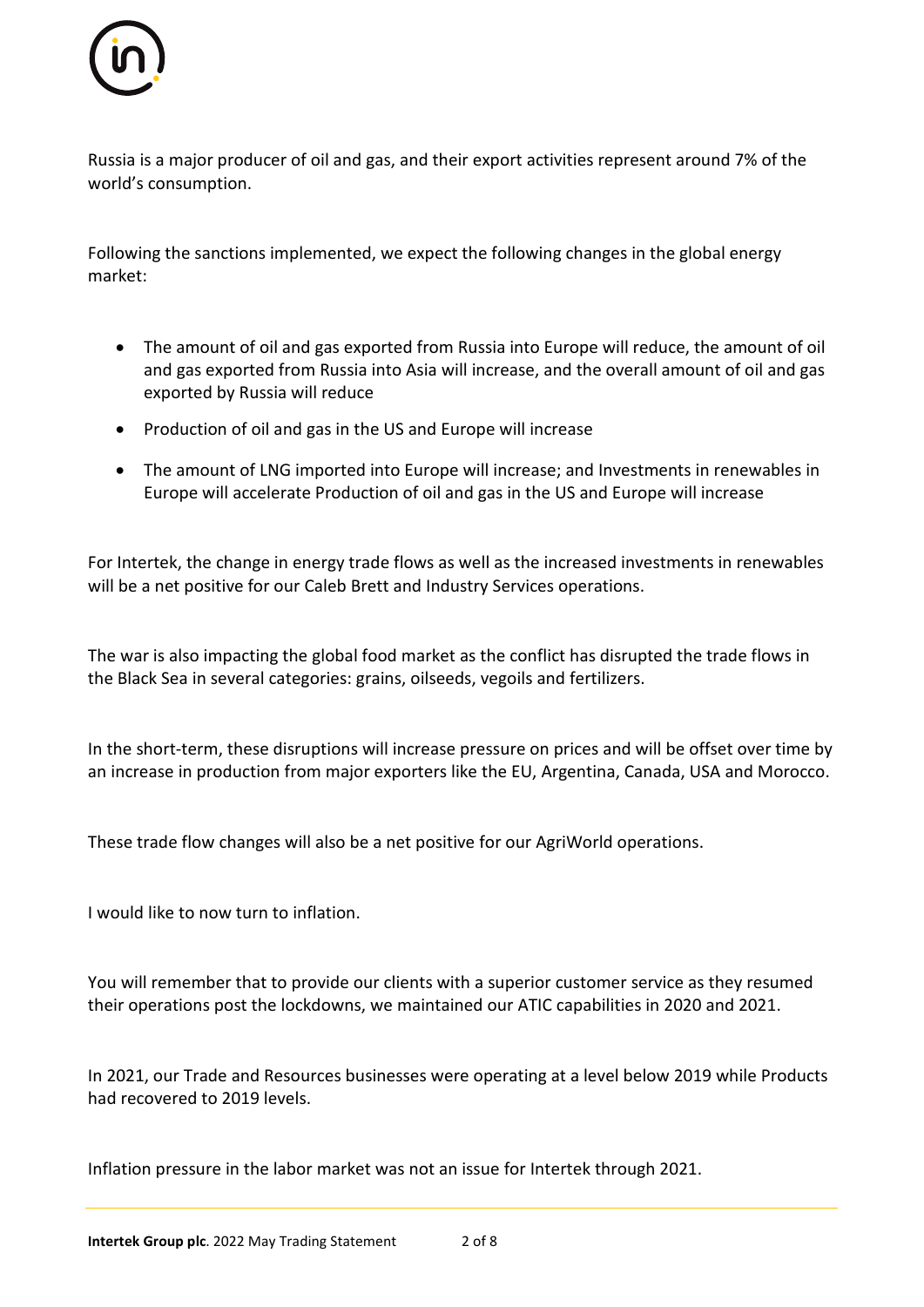

In 2022, Inflation varies by region and so far we have seen high inflation in the UK, Europe, North America and Australia.

The cost of doing business has increased in these regions, for our business lines, which are now operating ahead of 2019 and in which we are building additional capability to seize the ATIC growth opportunities we see in the market.

As you would expect, we are adjusting our pricing in these markets to compensate for these higher costs.

Overall, in the first 4 months of 2022, we have seen a well-balanced revenue performance, benefiting both from volume and pricing.

I would now like to update you on the Covid 19 situation in China.

China represents 20% of our Group revenues.

The lockdown restrictions introduced by the Chinese government since March caused a temporary disruption to our business on a regional basis.

#### The Covid-19 situation in China

In Shenzhen as well as in some other cities, our operations, representing in aggregate about 20% of our China revenues, were closed for 1 week in the second half of March.

Our Shanghai operations, accounting for 25% of our revenue in China, have been closed since the beginning of April and are not expected to reopen before June.

We expect a gradual ramp-up of our operations and based on our experience, our Shanghai operations will lose about half of their revenue in June.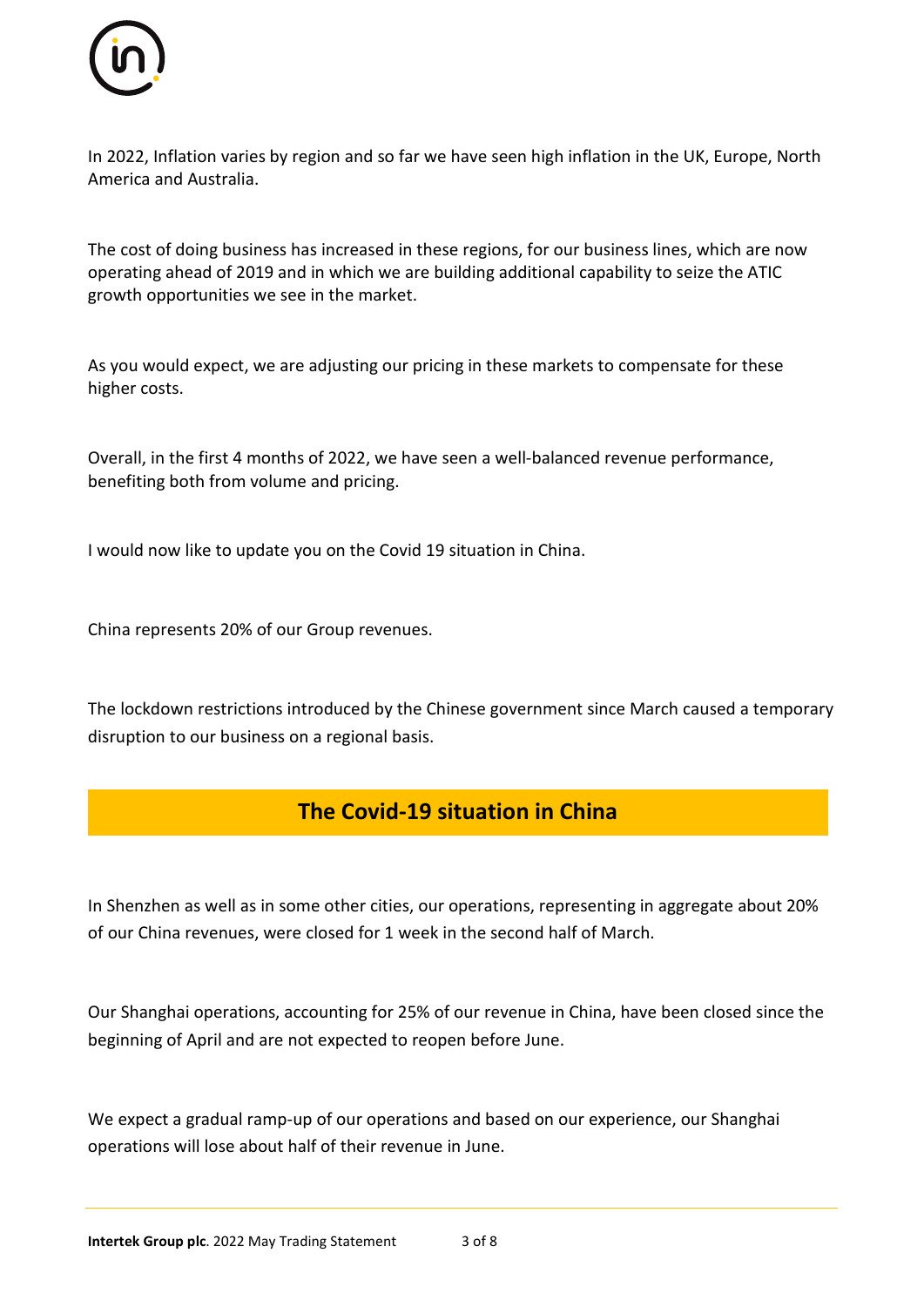

We are planning for the China business to be back to normal on July 1st and for trading to be in line with the good LfL revenue growth we saw in China in the Jan-Feb period.

### The last 4 months in our business lines

I would now like to discuss our performance in each of our divisions, starting with Products.

Revenue in our Products business benefitted from a continuing increase in customer demand for our ATIC solutions and from our acquisitions which enabled us to deliver at CCY a revenue growth of 11.5%. For the period, our LFL revenue growth globally was of 4.5% at CCY.

Outside of China, we delivered a 7% LFL revenue growth at CCY driven by:

- Double digit LFL revenue growth in Softlines and Business Assurance
- High-single digit LFL revenue growth in Food
- Mid-single digit LFL revenue growth in Hardlines, Building & Construction, Transportation Technologies, Chemicals & Pharma
- Low-single digit revenue growth in Electrical & Connected World

Within Trade, the higher demand for Energy and Agri products has enabled us to deliver LFL revenue growth of 5.2% at CCY globally and 6.4% outside of China.

In Resources our clients are benefiting from the global recovery in the Oil & Gas sectors and increased investment in exploration and production activities which enabled us to deliver 5.2% LFL revenue growth globally and 6.6% outside of China.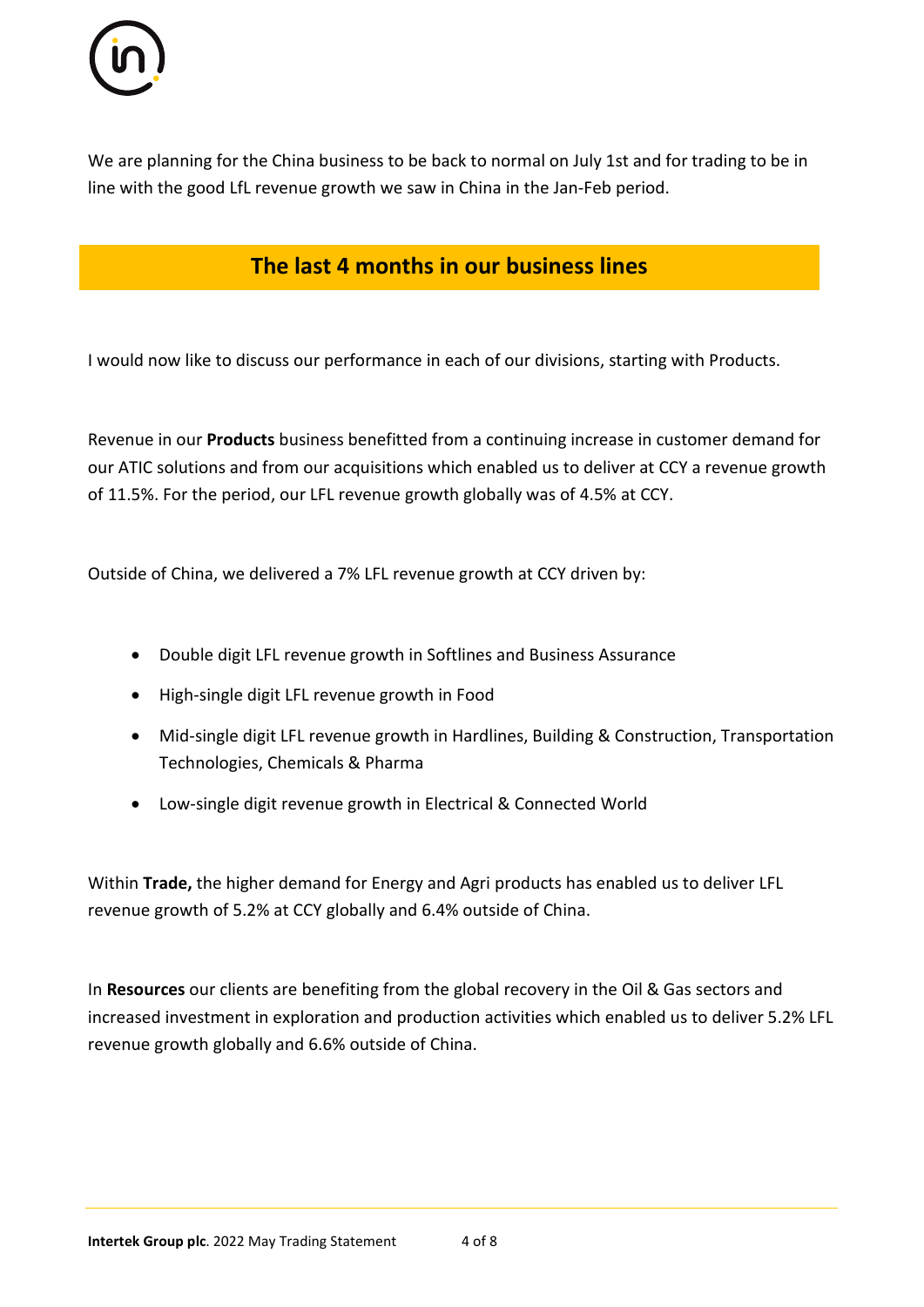

## Intertek performance highlights

Let's recap the highlights of our performance at the Group level in the period.

We had a good start to the year with a revenue growth of 9.1% at CCY and 11.2% at Actual rates.

We delivered a broad-based LFL revenue growth of 4.8% at CCY: Products 4.5% Trade 5.2% Resources 5.2%

We delivered a 6.8% LFL revenue growth at CCY outside of China: Products 7.0% Trade 6.4% Resources 6.6%

Our SAI and JLA acquisitions have been successfully integrated and are performing well, delivering circa £39m of revenue at CCY in the first 4 months of the year.

Our pricing and productivity initiatives as well as cost control activities are in place to drive margin accretive revenue growth.

Our day-to-day cash performance management discipline continues to deliver strong FCF.

### On track to deliver FY targets

We are on track to deliver our FY targets, notwithstanding the fact that the Covid 19 lockdowns in China will impact our Group H1 LFL revenue growth rate and margin performance.

Given the increase in demand we are seeing for our ATIC solutions, the strengths of our Earnings Model and our strong performance management discipline, the Group is well positioned to deliver in 2022 robust LFL revenue growth with margin progression at CCY and a strong FCF.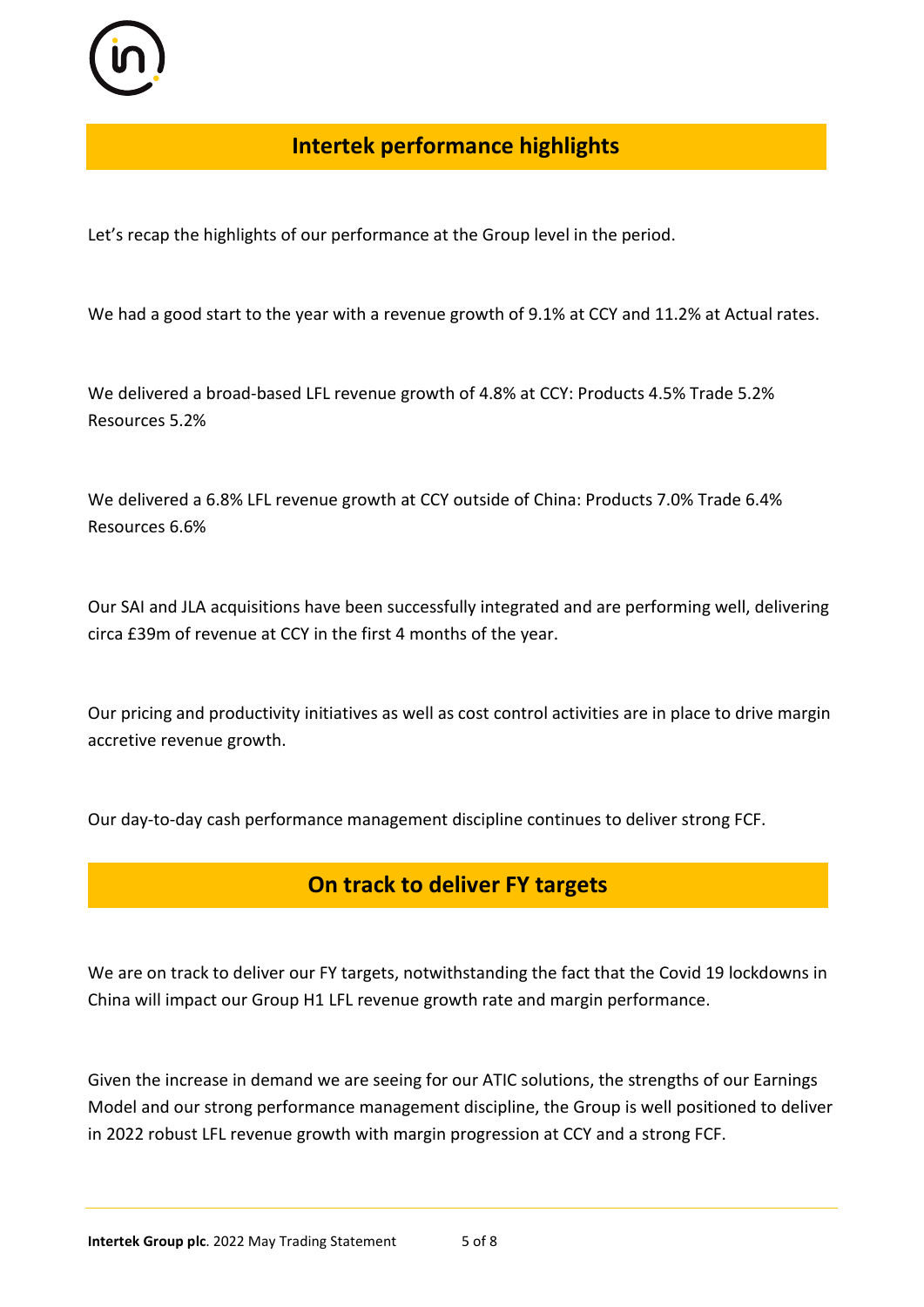

We expect our Products, Trade and Resources divisions to deliver robust LFL revenue growth at CCY.

Our guidance regarding Net Finance cost is £34-£38m, while our guidance for Tax rates and Minority Interest remains unchanged.

Regarding currencies, we expect that the average Forex rate applied for the full year results would increase our revenue and earnings by circa 200 BPS.

Before any material change in Forex or M&A, we expect our Financial Net debt to be between £680m -730m at year end.

## Exciting ATIC growth opportunites

In the short, medium and long-term, we are truly excited about the attractive ATIC growth opportunities.

The supply chain disruptions being experienced in the last two years by corporations across multiple industries has made the need for comprehensive risk-based quality, safety and sustainability assurance more critical than ever.

Companies are investing in Quality Assurance to build greater resilience and safety, whilst innovating to deliver higher-quality products and services.

The sprint to net zero emissions also means that corporations are reinventing the way they reduce their carbon footprints across their operations, adopting a comprehensive approach to sustainability with independently verified disclosures.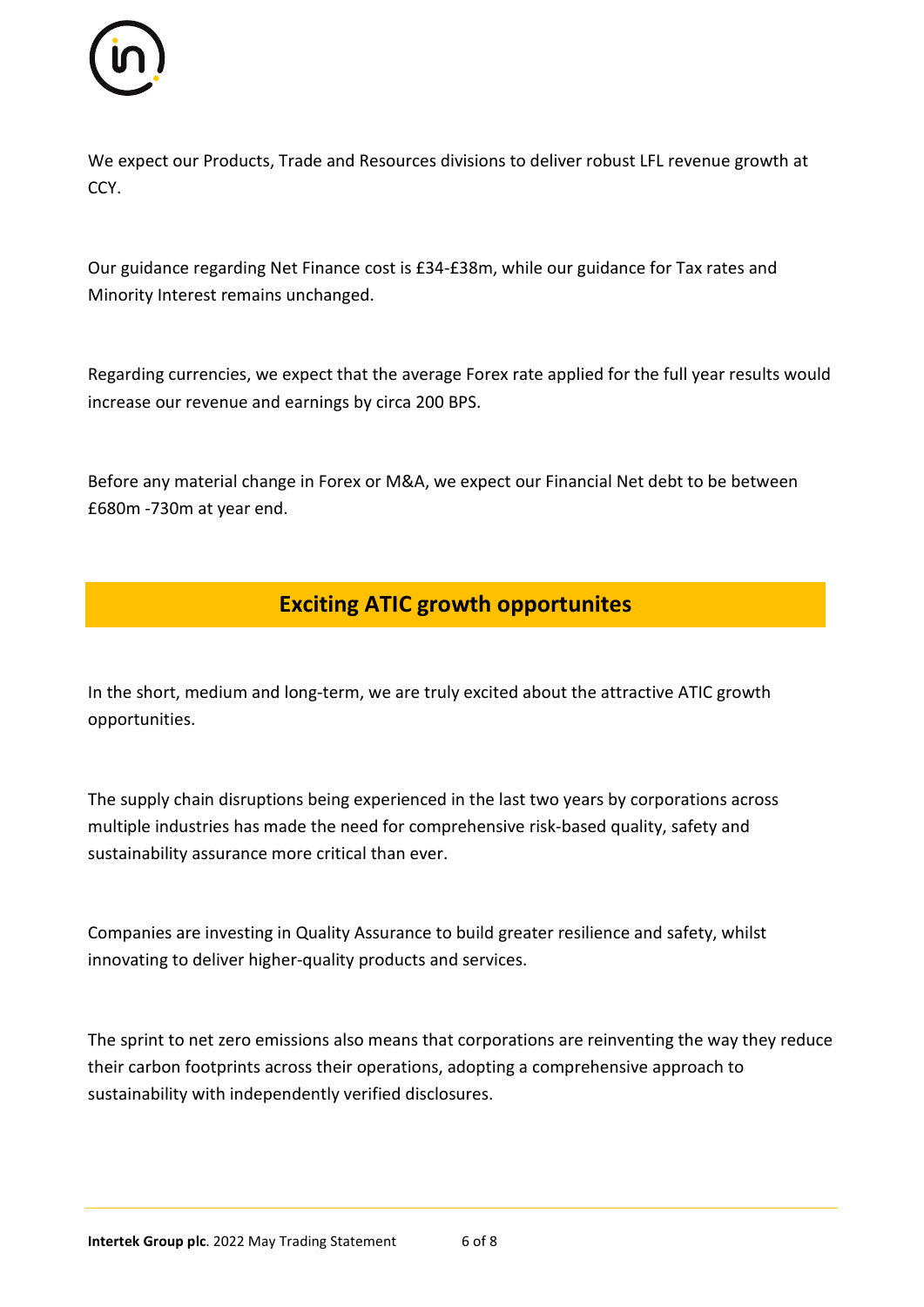

We are investing organically and inorganically to seize the sustained long-term growth opportunities in our industry through a disciplined approach to capital allocation.

I am very pleased with how well our recent acquisitions are performing. SAI Global and JLA are complementary businesses and excellent examples of how we continue to invest through M&A targeting high growth and high margin consolidation opportunities.

Science-based Customer Excellence is our USP and in our statement today we have shared some of our latest leading-edge innovations:

- Intertek EcoCheck to enable sustainable tourism
- Intertek TOXCLEAR offering an end to end traceability of chemicals in the supply chain of our clients
- Intertek Green R&D to make sure that sustainability planning starts at the R&D stage
- Partnership with the Rice Exchange blockchain platform
- Intertek Hydrogen to help our clients manage the transition into Hydrogen safely.

#### **Conclusion**

In summary, we have had a good start to 2022 with 9.1% revenue growth at CCY driven by midsingle digit LFL revenue growth in Products, Trade and Resources, and by the strong contribution from the SAI and JLA acquisitions.

We have delivered 6.8% LFL revenue growth at CCY outside of China.

Our performance demonstrates the strengths of our Science-Based Customer Excellence USP giving our clients the ATIC Advantage as they increase their investments in quality, safety and sustainability to make their business' and their brands stronger.